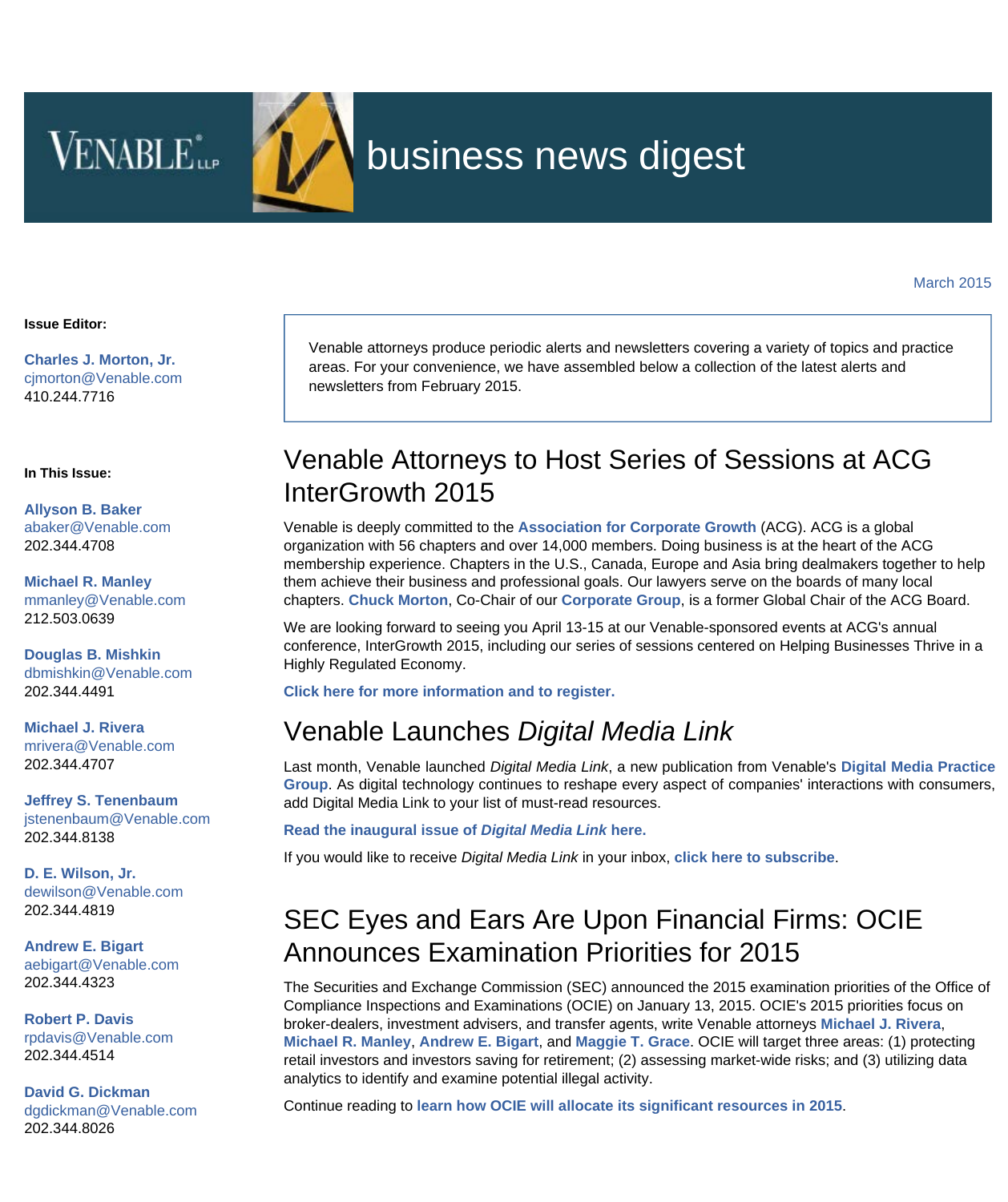**[Sandi Pessin Boyd](http://www.venable.com/Sandi-R-Pessin-Boyd)** [sboyd@Venable.com](mailto:sboyd@Venable.com) 202.344.4525

**[Peter S. Frechette](http://www.venable.com/Peter-S-Frechette)** [psfrechette@Venable.com](mailto:psfrechette@Venable.com) 202.344.4616

**[Maggie T. Grace](http://www.venable.com/Maggie-T-Grace)** [mtgrace@Venable.com](mailto:mtgrace@Venable.com) 410.244.7852

**[John B. Mavretich](http://www.venable.com/John-B-Mavretich)** [jbmavretich@Venable.com](mailto:jbmavretich@Venable.com) 202.344.4119









## SEC and FINRA Cybersecurity Reports Highlight Cybersecurity as a New Compliance Priority

On February 3, 2015, the SEC and the Financial Industry Regulatory Authority (FINRA) released reports summarizing observations on the state of cybersecurity in the brokerage and investment industries based on separate supervisory sweeps that each entity performed in 2014. The reports, write Venable attorneys **[Michael J. Rivera](http://www.venable.com/Michael-J-Rivera?utm_source=hubbard&utm_medium=email&utm_campaign=BND-2015-March)**, **[Michael R. Manley](http://www.venable.com/Michael-R-Manley?utm_source=hubbard&utm_medium=email&utm_campaign=BND-2015-March)**, **[D. E. Wilson, Jr.](http://www.venable.com/D-E-Wilson?utm_source=hubbard&utm_medium=email&utm_campaign=BND-2015-March)**, and **[Andrew E. Bigart](http://www.venable.com/Andrew-E-Bigart?utm_source=hubbard&utm_medium=email&utm_campaign=BND-2015-March)**, underscore the increased emphasis that the financial regulators are placing on cybersecurity as a bedrock compliance priority.

Click for key takeaways from the SEC and FINRA reports to **[assist firms in reviewing their cybersecurity](http://www.venable.com/sec-and-finra-cybersecurity-reports-highlight-cybersecurity-as-a-new-compliance-priority-02-24-2015/?utm_source=hubbard&utm_medium=email&utm_campaign=BND-2015-March) [policies and procedures](http://www.venable.com/sec-and-finra-cybersecurity-reports-highlight-cybersecurity-as-a-new-compliance-priority-02-24-2015/?utm_source=hubbard&utm_medium=email&utm_campaign=BND-2015-March)**.

## U.S. Supreme Court Decision in *North Carolina Dental Board* Narrows Scope of State-Action Antitrust Immunity for State Boards

On February 25, 2015, the U.S. Supreme Court issued its opinion in *[North Carolina State Board of Dental](http://www.supremecourt.gov/opinions/14pdf/13-534_19m2.pdf) [Examiners v. Federal Trade Commission](http://www.supremecourt.gov/opinions/14pdf/13-534_19m2.pdf)*, a case with significant potential implications for state and local government licensing boards and trade and professional associations that engage in state-regulated activity. The case, write Venable attorneys **[Robert P. Davis](http://www.venable.com/Robert-P-Davis?utm_source=hubbard&utm_medium=email&utm_campaign=BND-2015-March)**, **[Andrew E. Bigart](http://www.venable.com/Andrew-E-Bigart?utm_source=hubbard&utm_medium=email&utm_campaign=BND-2015-March)**, and **[Jeffrey S.](http://www.venable.com/Jeffrey-S-Tenenbaum?utm_source=hubbard&utm_medium=email&utm_campaign=BND-2015-March) [Tenenbaum](http://www.venable.com/Jeffrey-S-Tenenbaum?utm_source=hubbard&utm_medium=email&utm_campaign=BND-2015-March)**, involved a claim of antitrust immunity by the North Carolina State Board of Dental Examiners under the state-action doctrine established in *[Parker v. Brown](http://scholar.google.com/scholar_case?case=6941459492107844075&hl=en&as_sdt=6&as_vis=1&oi=scholarr)*. This doctrine, which is based on principles of federalism, confers antitrust immunity on anticompetitive conduct by states when acting in their sovereign capacity.

**[Continue reading for a summary of the U.S. Supreme Court decision and key takeaways](http://www.venable.com/us-supreme-court-decision-in-north-carolina-dental-board-narrows-scope-of-state-action-antitrust-immunity-for-state-boards-02-26-2015/?utm_source=hubbard&utm_medium=email&utm_campaign=BND-2015-March)** for state licensing boards, trade or professional associations, and other similar entities.

#### U.S. Army Corps of Engineers Plans to Reshape Disaster Response Programs

The U.S. Army Corps of Engineers (USACE) recently issued an **[advance notice of proposed rulemaking](http://www.gpo.gov/fdsys/pkg/FR-2015-02-13/pdf/2015-03033.pdf)** for revisions to its natural disaster preparedness, response, and recovery programs, write Venable attorneys **[David G. Dickman](http://www.venable.com/David-G-Dickman?utm_source=hubbard&utm_medium=email&utm_campaign=BND-2015-March)** and **[John B. Mavretich](http://www.venable.com/John-B-Mavretich?utm_source=hubbard&utm_medium=email&utm_campaign=BND-2015-March)**. Interested parties – including state and local governments and tribal entities – may submit their comments until April 14, 2015.

Click here for **[information on how the proposed rule could affect disaster preparedness and](http://www.venable.com/us-army-corps-of-engineers-plans-to-reshape-disaster-response-programs-02-25-2015/?utm_source=hubbard&utm_medium=email&utm_campaign=BND-2015-March) [rehabilitation efforts](http://www.venable.com/us-army-corps-of-engineers-plans-to-reshape-disaster-response-programs-02-25-2015/?utm_source=hubbard&utm_medium=email&utm_campaign=BND-2015-March)**.

## In Early 2015, CFPB Focuses on Information Access, Student Lending, and Extends Supervisory Authority

The Consumer Financial Protection Bureau (CFPB or Bureau) hit the ground running in 2015, write Venable attorneys **[Allyson B. Baker](http://www.venable.com/Allyson-B-Baker?utm_source=hubbard&utm_medium=email&utm_campaign=BND-2015-March)** and **[Peter S. Frechette](http://www.venable.com/Peter-S-Frechette?utm_source=hubbard&utm_medium=email&utm_campaign=BND-2015-March)**, and this promises to be a busy year for the Bureau. The Bureau issued guidance restricting disclosure of confidential supervisory information. Signs of a potential trend emerged as the Bureau – through an enforcement action – required a credit card company to become subject to CFPB supervisory jurisdiction. The Bureau also continues to address student lending issues, with an enforcement action that, among other things, will result in \$480 million in loan forgiveness.

**[Read about the CFPB's recent activity focusing on its supervisory authority.](http://www.venable.com/in-early-2015-cfpb-focuses-on-information-access-student-lending-and-extends-supervisory-authority/?utm_source=hubbard&utm_medium=email&utm_campaign=BND-2015-March)**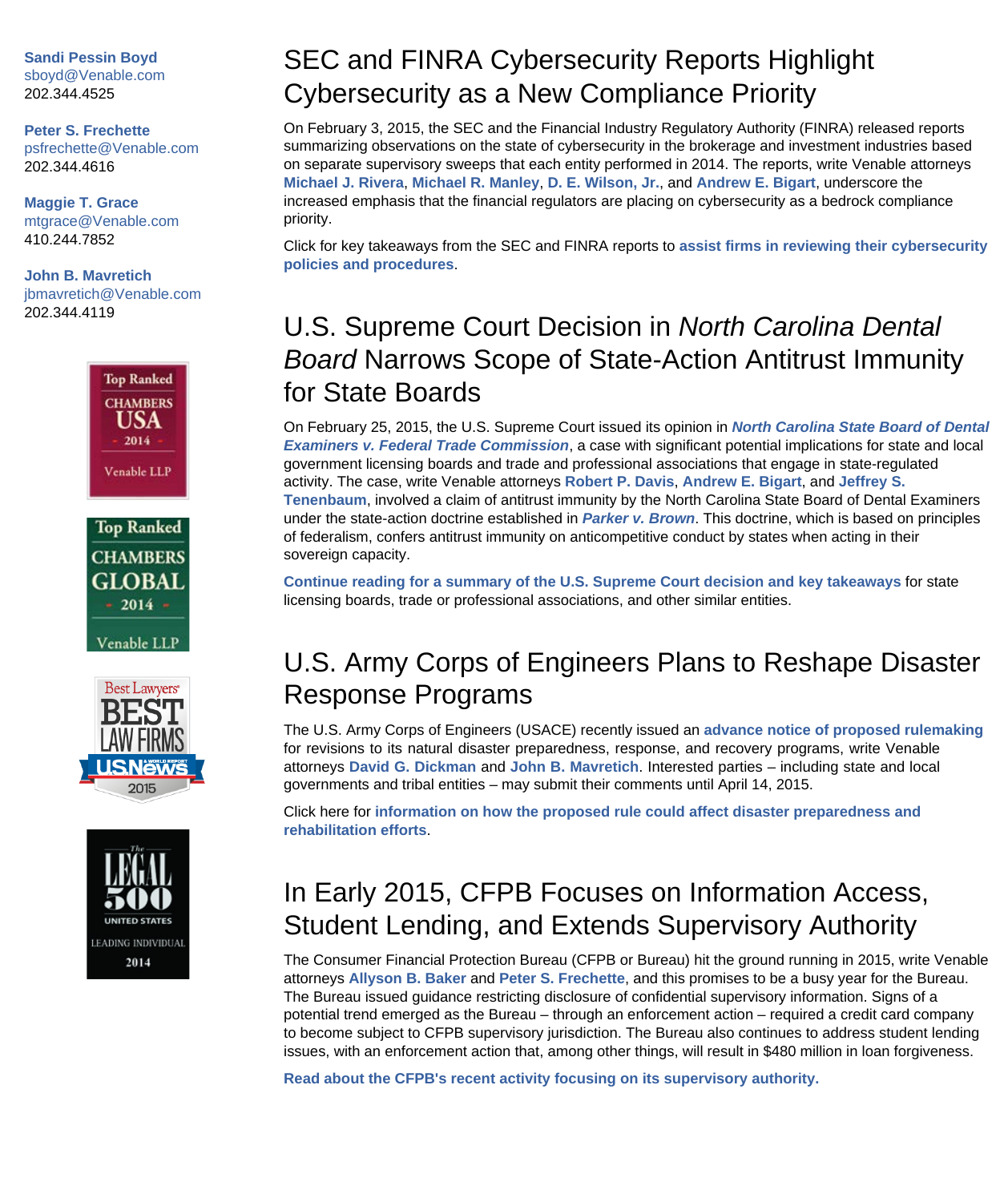#### CFPB "Sweep" of Misleading Advertising

On February 12, 2015, the CFPB took action against three mortgage companies for allegedly misleading consumers with advertisements implying U.S. government approval of their products, write Venable attorneys **[Allyson B. Baker](http://www.venable.com/Allyson-B-Baker?utm_source=hubbard&utm_medium=email&utm_campaign=BND-2015-March)** and **[Peter S. Frechette](http://www.venable.com/Peter-S-Frechette?utm_source=hubbard&utm_medium=email&utm_campaign=BND-2015-March)**. The CFPB also charged the three institutions with violating the Mortgage Acts and Practices Rule (Regulation N), which prohibits making "any material misrepresentations, expressly or by implication, in any commercial communication, regarding any term of any mortgage credit product, including but not limited to misrepresentations" that "the provider is, or is affiliated with, any governmental entity."

Click to continue reading about the **[enforcement actions and the joint "sweep" with the Federal Trade](http://www.venable.com/cfpb-sweep-of-misleading-advertising-02-27-2015/?utm_source=hubbard&utm_medium=email&utm_campaign=BND-2015-March) [Commission that produced them](http://www.venable.com/cfpb-sweep-of-misleading-advertising-02-27-2015/?utm_source=hubbard&utm_medium=email&utm_campaign=BND-2015-March)**.

#### Additional Changes to the D.C. Wage Theft Prevention Act

On February 3, 2015, the Washington, D.C. Council passed an emergency amendment that further amends the D.C. Wage Theft Prevention Amendment Act of 2014 (Wage Theft Act). Venable attorneys **[Douglas B.](http://www.venable.com/Douglas-B-Mishkin?utm_source=hubbard&utm_medium=email&utm_campaign=BND-2015-March) [Mishkin](http://www.venable.com/Douglas-B-Mishkin?utm_source=hubbard&utm_medium=email&utm_campaign=BND-2015-March)** and **[Sandi Pessin Boyd](http://www.venable.com/Sandi-R-Pessin-Boyd?utm_source=hubbard&utm_medium=email&utm_campaign=BND-2015-March)** write that the Council also sent an identical temporary amendment to Congress for congressional review.

**[Click here to read about the changes this amendment makes to the pending law.](http://www.venable.com/additional-changes-to-the-dc-wage-theft-prevention-act/?utm_source=hubbard&utm_medium=email&utm_campaign=BND-2015-March)**

#### Upcoming Events

**[Top Ten Legal Checklist: Keys to Strengthening Your Nonprofit Organization – Washington, D.C.](http://www.venable.com/top-ten-legal-checklist-keys-to-strengthening-your-nonprofit-organization-03-17-2015/?utm_source=hubbard&utm_medium=email&utm_campaign=BND-2015-March) [and Webinar](http://www.venable.com/top-ten-legal-checklist-keys-to-strengthening-your-nonprofit-organization-03-17-2015/?utm_source=hubbard&utm_medium=email&utm_campaign=BND-2015-March)**

Tuesday, March 17, 2015 | 12:00 – 2:00 p.m. ET

Nonprofits succeed with great ideas and the right resources, among other things. But legal expertise is a key component to helping your organization succeed and get to the next level. All too often, the pressing demands of running a nonprofit can leave important legal details unaddressed. From two seasoned nonprofit attorneys – one in-house and one outside counsel – learn about the core components of using legal counsel to protect and grow your assets, deliver on your mission, and partner with leadership on new ventures. A top-ten checklist will help you take inventory of your organization's immediate and long-term legal needs, identify legal hot spots, and understand how getting your legal house in order can strengthen your ability to tackle the next big opportunity or problem.

**[Click here for more information and to register.](http://events.venable.com/events/top-ten-legal-checklist-keys-to-strengthening-your-nonprofit-organization/event-summary-2fd7f5a2a96c4fb494e16c3102ca8e10.aspx)**

#### **[Ramping up for the 2016 Cycle: Make Compliance a Priority for Lobbying and Political Activity -](http://events.venable.com/d/hrq05l) [Webinar](http://events.venable.com/d/hrq05l)**

Thursday, March 26, 2015 | 1:30 - 2:30 p.m. ET

The Justice Department recently announced its first criminal prosecution for coordination. States like Virginia are revamping their ethics laws and California recently imposed new restrictions on lobbyists. Although the IRS has yet to issue regulations for  $501(c)(4)s$ , many states have created new disclosure requirements for politically active nonprofit groups. Maryland has imposed tough new disclosure requirements on state contractors that make campaign contributions.

Are you ready for these changes? Join us for a one-hour complimentary webinar that will help you to be ready for your campaign and lobbying activities this cycle.

**[Click here for more information and to register.](http://events.venable.com/d/hrq05l)**

An *American Lawyer Global 100* law firm, Venable serves corporate, institutional, governmental, nonprofit and individual clients throughout the U.S. and around the world. Headquartered in Washington, DC, with